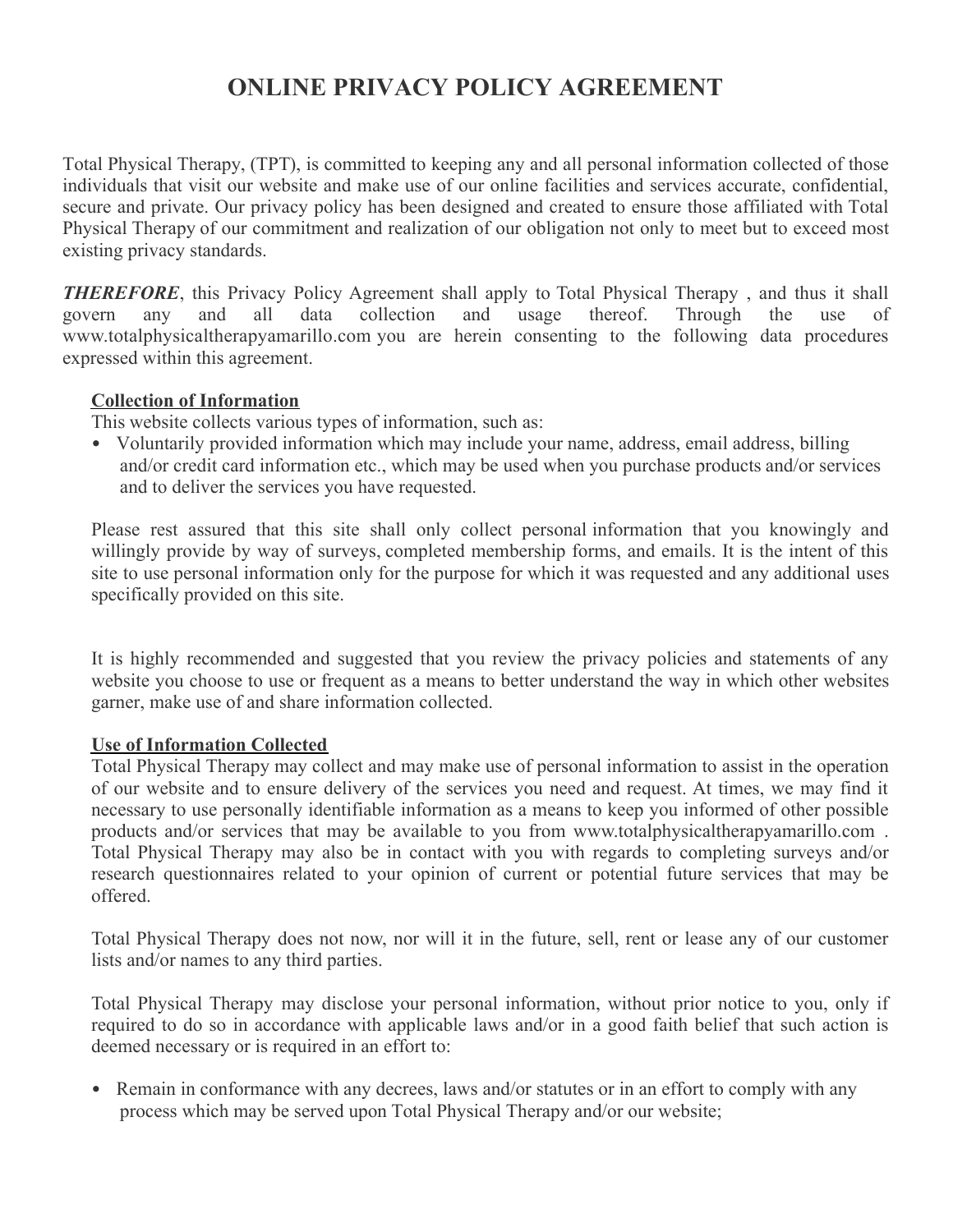- Maintain, safeguard and/or preserve all the rights and/or property of Total Physical Therapy; and
- Perform under demanding conditions in an effort to safeguard the personal safety of users of www.totalphysicaltherapyamarillo.com and/or the general public.

#### **Children Under Age of 13**

Total Physical Therapy does not knowingly collect personal identifiable information from children under the age of thirteen (13) without verifiable parental consent. If it is determined that such information has been inadvertently collected on anyone under the age of thirteen (13), we shall immediately take the necessary steps to ensure that such information is deleted from our system's database. Anyone under the age of thirteen (13) must seek and obtain parent or guardian permission to use this website.

#### **Unsubscribe or Opt-Out**

All users and/or visitors to our website have the option to discontinue receiving communication from us and/or reserve the right to discontinue receiving communications by way of email or newsletters. To discontinue or unsubscribe to our website please send an email that you wish to unsubscribe to totalphysicaltherapy@suddenlinkmail.com. If you wish to unsubscribe or opt-out from any third party websites, you must go to that specific website to unsubscribe and/or opt-out.

#### **Links to Other Web Sites**

Our website does contain links to affiliate and other websites. Total Physical Therapy does not claim nor accept responsibility for any privacy policies, practices and/or procedures of other such websites. Therefore, we encourage all users and visitors to be aware when they leave our website and to read the privacy statements of each and every website that collects personally identifiable information. The aforementioned Privacy Policy Agreement applies only and solely to the information collected by our website.

#### **Security**

Total Physical Therapy shall endeavor and shall take every precaution to maintain adequate physical, procedural and technical security with respect to our offices and information storage facilities so as to prevent any loss, misuse, unauthorized access, disclosure or modification of the user's personal information under our control.

#### **Changes to Privacy Policy Agreement**

Total Physical Therapy reserves the right to update and/or change the terms of our privacy policy, and as such we will post those change to our website homepage at www.totalphysicaltherapyamarillo.com, so that our users and/or visitors are always aware of the type of information we collect, how it will be used, and under what circumstances, if any, we may disclose such information. If at any point in time Total Physical Therapy decides to make use of any personally identifiable information on file, in a manner vastly different from that which was stated when this information was initially collected, the user or users shall be promptly notified by email. Users at that time shall have the option as to whether or not to permit the use of their information in this separate manner.

#### **Acceptance of Terms**

Through the use of this website, you are hereby accepting the terms and conditions stipulated within the aforementioned Privacy Policy Agreement. If you are not in agreement with our terms and conditions, then you should refrain from further use of our sites. In addition, your continued use of our website following the posting of any updates or changes to our terms and conditions shall mean that you are in